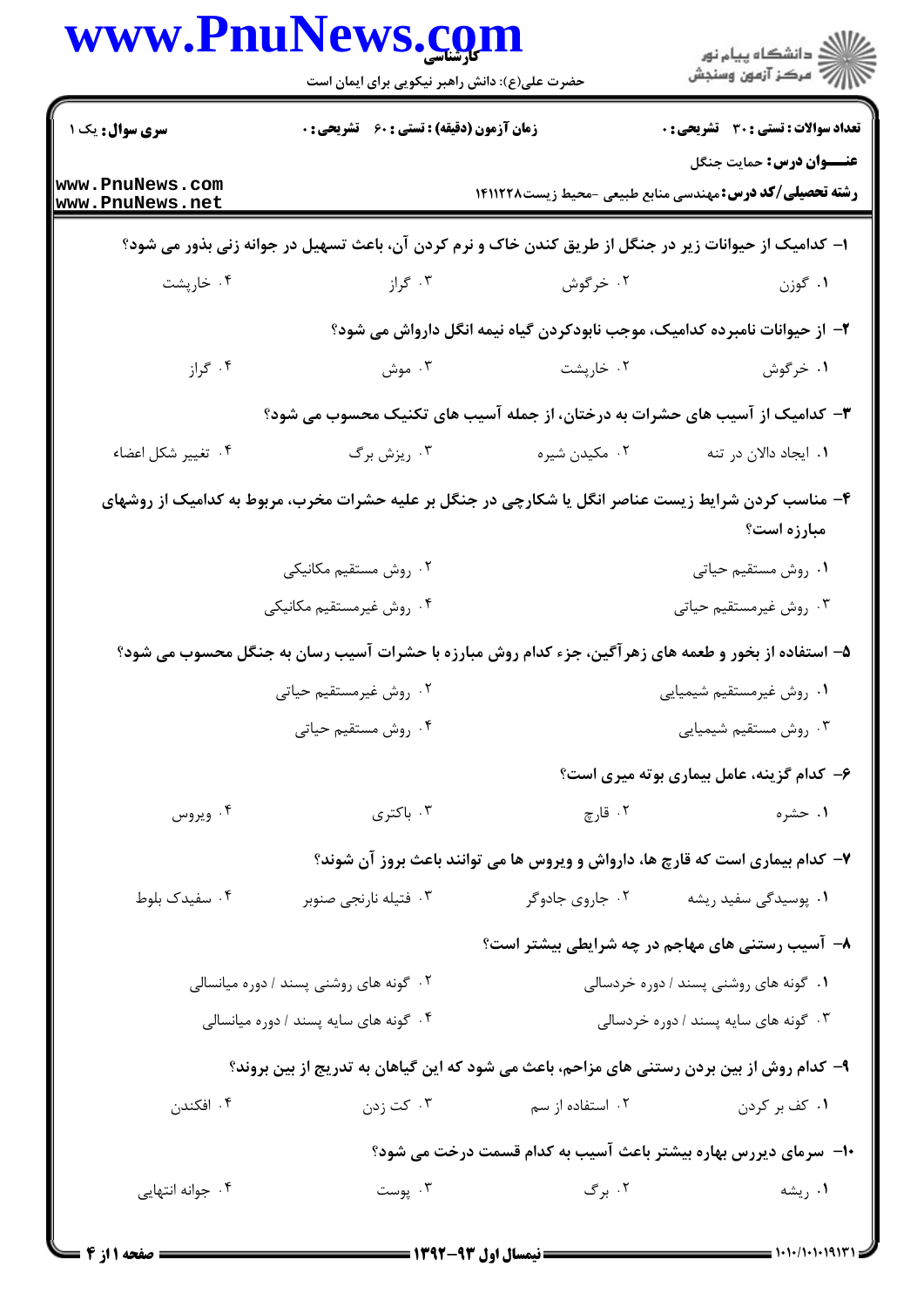## **WWW.PnIINews.com**

|                                    | حضرت علی(ع): دانش راهبر نیکویی برای ایمان است |                                                                                                     | ≦ دانشڪاه پيام نور<br>√ مرڪز آزمون وسنڊش                                                           |
|------------------------------------|-----------------------------------------------|-----------------------------------------------------------------------------------------------------|----------------------------------------------------------------------------------------------------|
| <b>سری سوال : ۱ یک</b>             | زمان آزمون (دقیقه) : تستی : 60 ٪ تشریحی : 0   |                                                                                                     | <b>تعداد سوالات : تستی : 30 ٪ تشریحی : 0</b>                                                       |
| www.PnuNews.com<br>www.PnuNews.net |                                               |                                                                                                     | <b>عنـــوان درس:</b> حمایت جنگل<br><b>رشته تحصیلی/کد درس:</b> مهندسی منابع طبیعی -محیط زیست۱۴۱۱۲۲۸ |
|                                    |                                               | 11- شکاف طولی در تنه درختان، در اثر کدام عامل جوی به وجود می آید؟                                   |                                                                                                    |
| ۰۴ سرمای زودرس پاییزه              | ۰۳ گرمای شدید                                 | ۰۲ سرمای زمستانه                                                                                    | ۰۱ سرمای دیررس بهاره                                                                               |
|                                    |                                               | 12- عارضه برون چوب مضاعف در اثر آسیب کدام عامل جوی به وجود می آید؟                                  |                                                                                                    |
| ۰۴ خشکی                            | ۰۳ سرمای شدید                                 | ۰۲ گرمای شدید                                                                                       | ۰۱. باد                                                                                            |
|                                    |                                               | ۱۳- سیل در کدام نوع از جنگل های زیر، باعث خسارت بیشتری می شود؟                                      |                                                                                                    |
|                                    |                                               | ۰۱ جنگل های واقع در قسمت های زیرین دامنه های کوهستانی که زمین های بالادست آنها عاری از درخت است.    |                                                                                                    |
|                                    |                                               | ۲. جنگل های واقع در قسمت های فوقانی دامنه های کوهستانی که زمین های پایین دست آنها عاری از درخت است. |                                                                                                    |
|                                    |                                               |                                                                                                     | ۰۳ جنگل های واقع در مناطق مسطح                                                                     |
|                                    |                                               |                                                                                                     | ۰۴ جنگل های سوزنی برگ                                                                              |
|                                    |                                               | ۱۴- در مورد فرسایش و نوع خاک جنگل، کدام گزینه زیر درست است؟                                         |                                                                                                    |
|                                    |                                               |                                                                                                     | ۰۱ فرسایش عادی موجب سلب استفاده از خاک می شود.                                                     |
|                                    |                                               | ۲. خاک های شنی و سنگریزه دار، در برابر فرسایش مقاومت کمتری نشان می دهند.                            |                                                                                                    |
|                                    |                                               | ۰۳ خاک هایی که در معرض فرسایش عادی قرار می گیرند، جزء بارخیز ترین خاک ها هستند.                     |                                                                                                    |
|                                    |                                               | ۰۴ خاک های رسی به علت چسبندگی کم، از فرسایش بیشتر آسیب می بینند.                                    |                                                                                                    |
|                                    |                                               | 1۵– منافع کدامیک از عوامل جوی زیر بیشتر از زیان های آن است؟                                         |                                                                                                    |
| ۰۴ برف زياد                        | ۰۳ گرمای شدید                                 | ۰۲ سرمای شدید                                                                                       | ۰۱ باد شدید                                                                                        |
|                                    |                                               | ۱۶- در مورد خسارت برف، کدامیک از گزینه های زیر صحیح است؟                                            |                                                                                                    |
|                                    |                                               |                                                                                                     | ٠١ خسارت برف وقتي شديد است كه همراه با وزش باد باشد.                                               |
|                                    |                                               |                                                                                                     | ۰۲ درختان با گرزن متقارن از برف آسیب بیشتری می بینند.                                              |
|                                    |                                               |                                                                                                     | ۰۳ زیان برف وقتی است که نمناک و چسبناک باشد.                                                       |
|                                    |                                               |                                                                                                     | ۰۴ پوشش برف روی زمین باعث انجماد خاک زیر آن می شود.                                                |
|                                    |                                               | ۱۷- در پیدایش سیل و لغزش خاک، کدام دو عامل زیر تاثیر بیشتری دارند؟                                  |                                                                                                    |
|                                    | ۰۲ مقدار باران و میزان تاج پوشش               |                                                                                                     | ٠١ فصل ريزش باران و ميزان تاج پوشش                                                                 |
|                                    | ۰۴ مقدار بسیار زیاد باران و وضع نامساعد خاک   |                                                                                                     | ۰۳ فصل ریزش باران و وضع خاک                                                                        |
|                                    |                                               |                                                                                                     |                                                                                                    |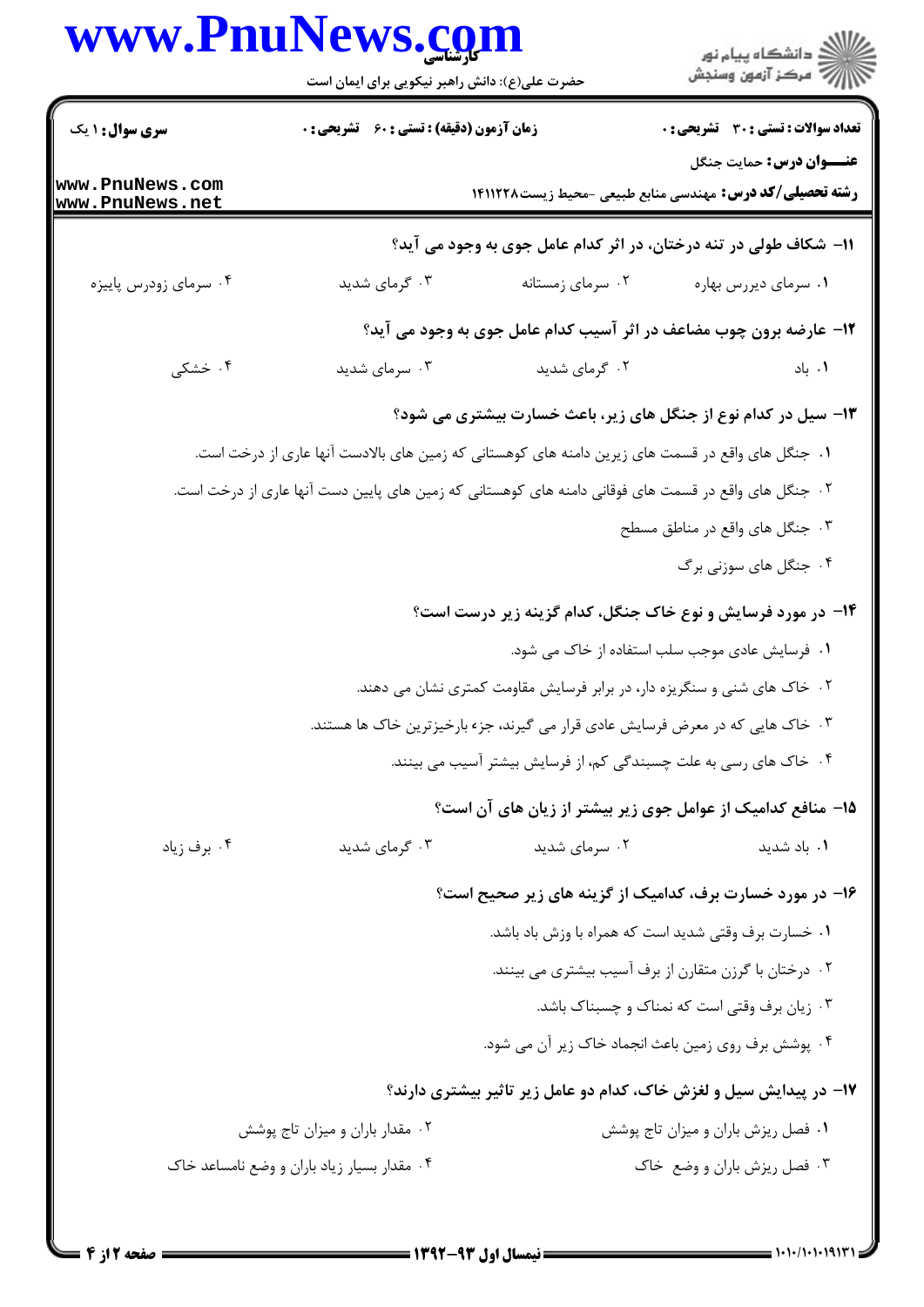|                                    | www.PnuNews.com                                                                                               |                                                                                | ر<br>دانشڪاه پيام نور)<br>ا∛ مرڪز آزمون وسنڊش      |
|------------------------------------|---------------------------------------------------------------------------------------------------------------|--------------------------------------------------------------------------------|----------------------------------------------------|
|                                    | حضرت علی(ع): دانش راهبر نیکویی برای ایمان است                                                                 |                                                                                |                                                    |
| <b>سری سوال : ۱ یک</b>             | <b>زمان آزمون (دقیقه) : تستی : 60 ٪ تشریحی : 0</b>                                                            |                                                                                | <b>تعداد سوالات : تستي : 30 ٪ تشريحي : 0</b>       |
| www.PnuNews.com<br>www.PnuNews.net |                                                                                                               | <b>رشته تحصیلی/کد درس:</b> مهندسی منابع طبیعی -محیط زیست141127                 | <b>عنـــوان درس:</b> حمايت جنگل                    |
|                                    | ۱۸– در روشهای مبارزه با سیل، برداشت به شیوه تاجبری که مبتنی بر برش متناوب تاج درخت است، در کدام مورد زیر مفید |                                                                                | واقع می شود؟                                       |
|                                    | ۰۲ جنگل هایی که به طور متناوب، عرصه ای آبگیر دارند.                                                           |                                                                                | ۰۱ باتلاق های طبیعی                                |
|                                    | ۰۴ جنگل های ماندابی                                                                                           |                                                                                | ۰۳ جنگل های تنک                                    |
|                                    |                                                                                                               | ۱۹- در مورد آسیب باد به جنگل، کدامیک از موارد زیر صحیح است؟                    |                                                    |
|                                    |                                                                                                               | <mark>۱</mark> .  آسیب مکانیکی باد در اثر وزش بادهای کم شدت رخ می دهد.         |                                                    |
|                                    |                                                                                                               | ۰۲ وزش بادهای شدید، تنفس گیاه را از حد اعتدال خارج می کنند.                    |                                                    |
|                                    |                                                                                                               | ۰۳ کم شدن استحکام ریشه از آسیب های فیزیولوژیکی خاک است.                        |                                                    |
|                                    |                                                                                                               | ۰۴ پهن برگان نسبت به سوزنی برگان در برابر باد، آسیب بیشتری می بینند.           |                                                    |
|                                    | <b>۲۰</b> – کدامیک از گازهای زیر در درختان و نیز در خاک اثر <u>نامطلوب</u> دارد وباعث سیاه شدن عدسکها می شود؟ |                                                                                |                                                    |
| $NO.$ f                            | $NO2$ . $\mathbf{v}$                                                                                          | $CO2$ .                                                                        | $SO_2$ .                                           |
|                                    |                                                                                                               |                                                                                | <b>۲۱</b> - در مورد آذرخش، کدام مورد زیر صحیح است؟ |
|                                    | ۰۱ درختان با ریشه عمیق، نسبت به درختان با ریشه کم عمق؛ از آذرخش آسیب کمتری می بینند.                          |                                                                                |                                                    |
|                                    |                                                                                                               | ۰۲ آسیب ناشی از آذرخش در درختان با پوست صاف، بیشتر از درختان با پوست زبر است.  |                                                    |
|                                    |                                                                                                               | ۰۳ درختان چیره کمتر در معرض اصابت آذرخش قرار می گیرند.                         |                                                    |
|                                    | ۰۴ درختانی که بر روی خاک هایی که حاوی مقدار زیادی فلز هستند، بیشتر در معرض آذرخش قرار می گیرند.               |                                                                                |                                                    |
|                                    |                                                                                                               | <b>۲۲- در مورد خسارت آتش، کدام مورد زیر صحیح است</b> ؟                         |                                                    |
|                                    |                                                                                                               | ۰۱ هر چه درخت مسن تر باشد، در برابر آتش سوزی مقاومت کمتری نشان می دهد.         |                                                    |
|                                    |                                                                                                               | ۰۲ خسارت آتش در درختانی که دارای رزین و سقز هستند، کمتر است.                   |                                                    |
|                                    |                                                                                                               | ۰۳ به طور کلی پهن برگان نسبت به سوزنی برگان، مقاومت بیشتری در برابر آتش دارند. |                                                    |
|                                    | ۰۴ برای آنکه پوست درخت نازکی بمیرد لازم است سراسر پوست یا قسمت بیشتر آن بسوزد                                 |                                                                                |                                                    |
|                                    |                                                                                                               | <b>۲۳</b> - آتش سوزی باعث از بین رفتن کدام عنصر خاک می شود؟                    |                                                    |
|                                    |                                                                                                               |                                                                                |                                                    |

 $= 1.1 - (1.11917$